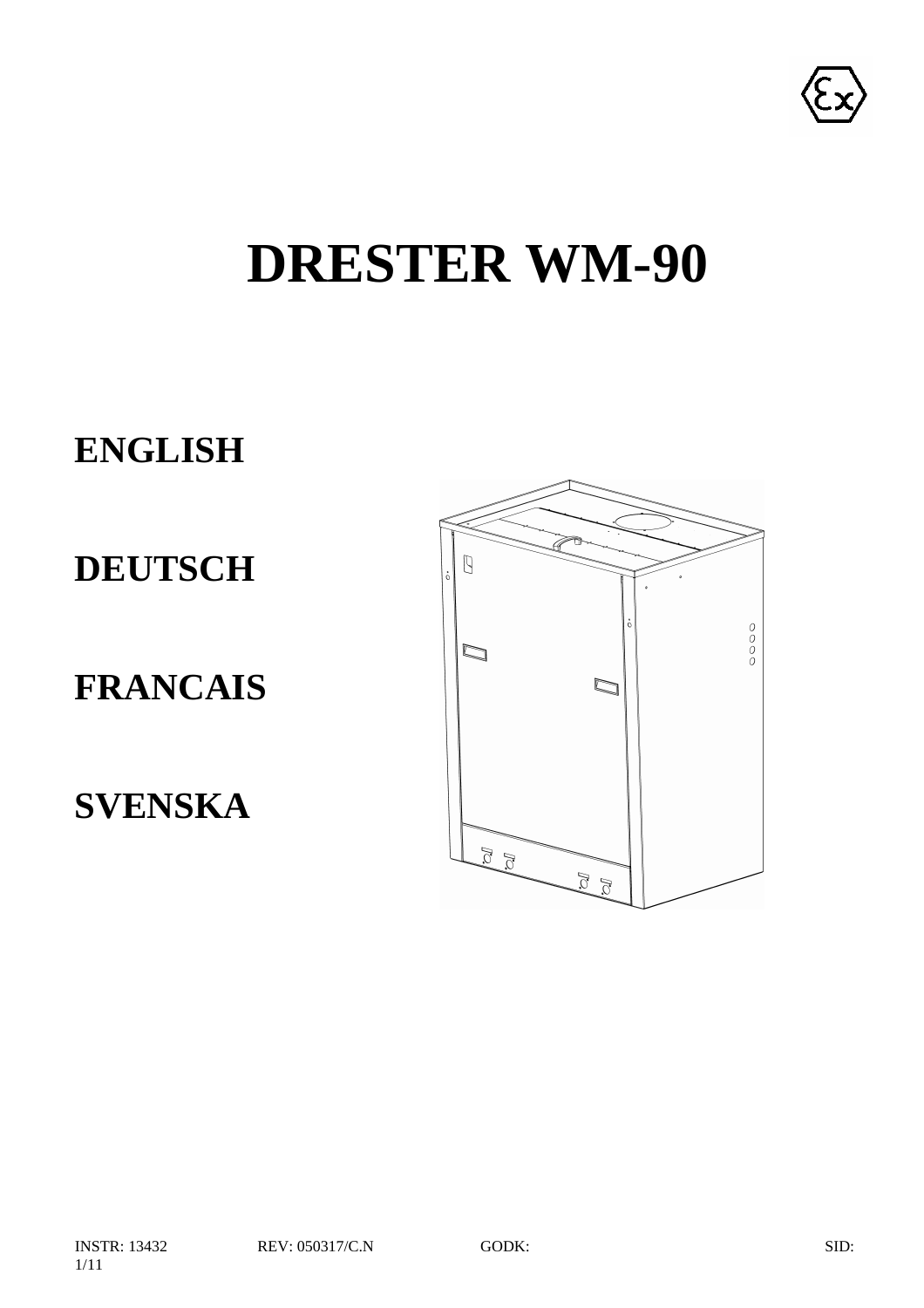#### **\*\*\*\*\*\*\*\*\*\*ENGLISH\*\*\*\*\*\*\*\*\*\***

#### **PURPOSE OF THE MACHINE**

The unit is intended to work as a waste and paint collector. The unit can collect waterborne, as well as solvent based paints. The unit is available in three different versions:

• **Drester WM-90-1:**

This unit works as a paint collector only, with two collecting funnels for solvent and waterborne paints.

• **Drester WM-90-2:** This unit works as a waste *and* paint collector, with funnel and waste bag stand. • **Drester WM-90-3:**

This unit is a waste collector only, with two waste bag stands.

#### **ASSEMBLY**

The unit is supplied complete in a box. The unit is supplied with an accessory bag containing wedges, to be used if the unit is standing on an uneven floor.

#### **PLACING THE UNIT**

The DRESTER WM 90 is equipment Category 2 (ref. ATEX-directive 94/9 EC) and may therefore be placed in locations classified as Zone 1 (ref. ATEX-directive 1999/92 EC). Equipment that generates naked flames or sparks (e.g. welding or grinding equipment) may not be used in this area. Smoking is not permitted. If in any doubt, contact the local fire service authorities for advice.

Make sure that the unit is correctly grounded.

This manual is part of the unit and must be kept accessible at all times.

The unit must be installed in such a way, as to prevent accidental leakage of solvent from spreading into a drain water system, thus representing a hazard to the environment. The unit must be placed in a location where floor and walls can hold an accidental leakage of solvent and prevent it from spreading into a drain water system.

#### **INSTALLATION**

#### **Ventilation (optional)**

There are four different options for ventilating the unit (see picture 1). The ventilation must be connected in such a way as to ensure grounding of all parts.

**Option 1**: Fit a 125mm flange (Drester no. 10187) directly onto the working platform (Picture 1, option 1). Connect the flange directly to a metal ducting, which is in turn connected to a ventilation system approved for the zone in witch the machine is placed.

**Option 2:** Fit the DRESTER AIRVENT KIT, i.e. flange, airvent and pneumatic components (Drester no 13430 in white finish or Drester no 13440 in galvanized finish) directly onto the working platform (see picture 1, option 2).

Connect the airvent to a metal ducting. This ducting can either lead outdoors or be connected to a ventilation system approved for Zone 1. The ducting must have a smooth inner surface, may not be longer than 15 metres and shall be installed so that it is as straight as possible.

**Option 3:** Fit a hood (Drester no. 13410 in white finish or Drester no.13420 in stainless finish) onto the unit (see picture 1, option 3). Fit a 125mm flange (Drester no. 10187) onto the hood and connect it directly to a metal ducting, which is in turn connected to a ventilation system approved for Zone 1. The ventilation volume must at least be 500 m<sup>3</sup>/h (310 cfm).

**Option 4:** Fit a hood (Drester no. 13410 in white finish or Drester no.13420 in stainless finish) onto the unit (see picture 1, option 4).Fit the DRESTER AIRVENT KIT, i.e. flange, airvent and pneumatic components, (Drester no 13430 in white finish or Drester no 13440 in galvanized finish) onto the hood (see picture 1, option 4).

Connect the airvent to a metal ducting. This ducting can either lead outdoors or be connected to a ventilation system approved for Zone 1. The ducting must have a smooth inner surface, may not be longer than 15 metres and shall be installed so that it is as straight as possible.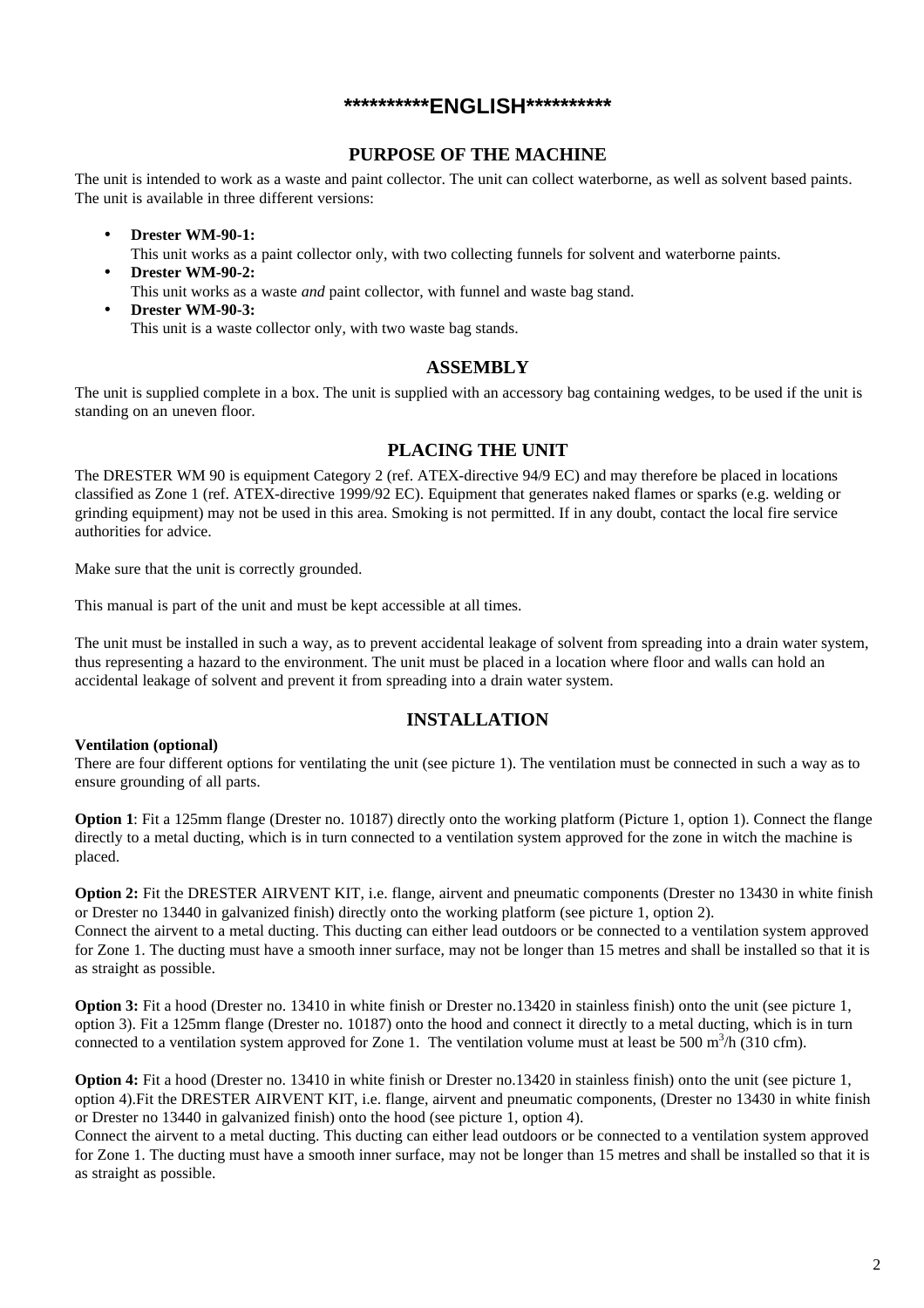#### **PERMITTED SOLVENTS**

*Only applicable for the Drester WM-90-1 and WM-90-2*

The machine can be used with all types of paints, solvent based as well as water based.

#### **PREPARATIONS FOR USE**

**Collecting drums:** *(Only applicable for Drester WM-90-1 and Drester WM-90-2)* Place an empty collecting drum under each funnel. Place the drain hose into the drum and cut hose to an appropriate length if necessary.

**Waste bags:** *(Only applicable for Drester WM-90-2 and Drester WM-90-3)*

Fit a waste bag to the stand. Place stand under the black waste collector inside the unit.

#### **OPERATING INSTRUCTIONS**

#### **Drester WM-90-1 and Drester WM-90-2**

Open lid and place can or bucket in the funnel. Close lid and leave can to drain completely.

**Drester WM-90-2 and Drester WM-90-3**

Open lid and place waste in waste bag. For easy removal of waste bag, replace bag before it is completely full.

#### **SAFETY INFORMATION**

In order to maintain the high safety standard of the unit, you should ensure the following:

- that the unit is installed in the manner prescribed in this manual
- that the unit is used in the manner prescribed in this manual
- that the unit is maintained in the manner prescribed in this manual

- that only original spare parts are used

- that this manual is kept available and in legible condition close to the unit.

Always wear protective solvent-resistant gloves when handling cans or other items wet with solvent.

Personnel suffering from chronic respiratory problems or allergies to solvents used must not operate the machine.

Two fire extinguishers must always be kept nearby when working with flammable solvents.

If plastic drums are used, the openings should be wiped with a damp cloth to avoid static electricity

#### **SERVICE**

**When changing drums** (Only applicable for Drester WM-90-1 and WM-90-2)**:**

- Check and if necessary clean the funnel and the working platform, alternatively replace the funnel and working platform (Drester no. 13490 and 13401)
- Check the drain hose for paint build up and if necessary replace the hose with new one (Drester No. 13370)

#### **WARRANTY**

Hedson Technologies AB will replace all faulty parts on the DRESTER WM-90 with new parts in accordance with the "Warranty Terms for Hedson Technologies AB". This warranty only remains valid if the machine is used in the prescribed manner, and it does not cover the cost of repairs. Always state the machine's serial number and year of manufacture if making a claim under warranty. These can be found on the machine's silver-coloured rating plate. The warranty terms may vary from country to country. The importer can provide you with details.

#### **TECHNICAL DATA**

HEDSON TECHNOLOGIES AB Hammarvägen 4 SE-232 37 Arlöv Sweden  $\bullet$  +46-40-53 42 00

| Type of machine:             | <b>DRESTER WM-90</b>                                                                       |
|------------------------------|--------------------------------------------------------------------------------------------|
| Permitted solvents:          | See section "Permitted Solvents"                                                           |
|                              | Compressed air needed for ventilation: $7-12$ bar (80-180 psi), 450 l/min (16 cfm)         |
| Weight:                      | $42 \text{ kg}$                                                                            |
| Overall dimensions:          | Height standard: $1025 (40)$ Height with hood: $1470 \text{ mm}$ (58") Width: 780 mm (31") |
|                              | Depth: $570 \text{ mm}$ (23") (at the floor)                                               |
| Extractor diameter (option): | $125 \text{ mm} (5")$                                                                      |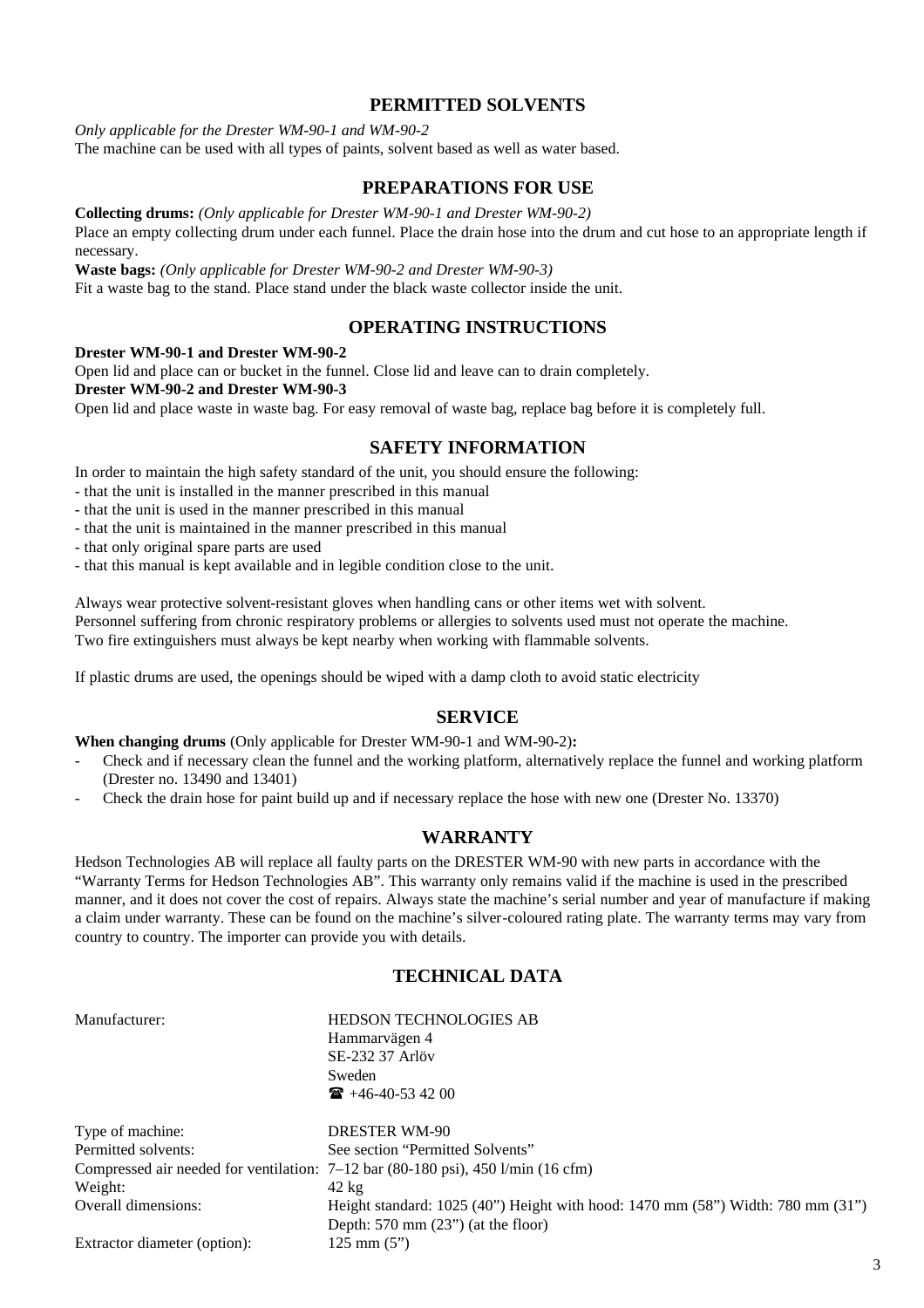#### **\*\*\*\*\*\*\*\*\*\*DEUTSCH\*\*\*\*\*\*\*\*\*\***

#### **VERWENDUNGSZWECK**

Dieses ist eine Auffangeinheit für Abfall sowie für Farbreste. Das Gerät fängt Farbreste von herkömmlichen Farben sowie von Wasserlöslichen Farben auf.

#### **MONTAGE**

Das Gerät wird montagefertig in einem Karton geliefert. In der Verpackung ist eine Zubehörtüte mit Keilen, falls das Gerät auf einen unebenen Boden aufgestellt wird.

#### **AUFSTELLUNG**

DRESTER WM-90 entspricht der Gerätekategorie "2" (ATEX-Richtlinie 94/9 EG) und darf demnach in einem Arbeitsraum Zone 1 (ATEX-Richtlinie 1999/92 EG) aufgestellt werden. Offenes Feuer oder andere wirksame Zündquellen (z.B. Schweißgeräte, Schleifmaschinen usw.) sind verboten, sowie das Rauchen. Im Zweifelsfall berät die Feuerwehr bzw. die zuständige Berufsgenossenschaft.

Auf guten Potentialausgleich (Erdung) der Geräte achten.

Diese Benutzerinformation ist Bestandteil des Geräts und ständig verfügbar aufzubewahren.

Das Gerät darf nur so aufgestellt und betrieben werden, dass ein unkontrolliertes Auslaufen des Lösemittels keine Umweltgefährdung hervorruft, z.B. durch

- Lösemittelfeste Wände und Fußboden ohne Ablauf oder

- Auffangwannen für die Fässer, die mindestens so groß ist, dass das gesamte Volumen eines Fasses aufgefangen wird.

#### **INSTALLATION**

#### **Absaugung (Zubehör)**

Hierfür gibt es vier Anschlussmöglichkeiten. (siehe Zeichnung 1). Auf elektrisch leitfähige Verbindungen zwischen allen metallischen Teilen achten, um elektrostatische Aufladungen zu vermeiden.

**Alternative 1:** Eine Flansche 125 mm im Durchmesser (Drester Nr. 10187) an den Arbeitstisch anschließen (Zeichnung 1, Option 1). Die Flansche direkt an einen aus Metall entstehenden Luftkanal anschließen, welcher an einem Ventilationssystem was für Zone 1 gutgeheißen ist weiter angeschlossen ist.

**Alternative 2:** Den DRESTER AIRVENT KIT, d.h. ein Flansche, ein Airvent und pneumatische Teile, (Drester Nr. 13430 in weißen oder Drester Nr. 13440 galvanisierten Ausführung) direkt auf den Arbeitstisch montieren (siehe Zeichnung 1, Option 2). Den Airvent direkt an einen aus Metall entstehenden Luftkanal anschließen. Der Luftkanal kann entweder ins Freie geleitet werden oder an einem Ventilationssystem, gutgeheißen für Zone 1, angeschlossen werden. Der Luftkanal muss eine glatte Innenoberfläche haben, darf nicht länger als 15 Meter sein und muss möglichst geradlinig verlegt werden.

**Alternative 3:** Die Haube (Drester Nr. 13410 in weißen oder Drester Nr. 13420 in Rostfreien Ausführung) auf dem Gerät montieren (siehe Zeichnung 1, Option 3). Eine Flansche 125 mm im Durchmesser (Drester Nr. 10187) an die Haube montieren und direkt an einen aus Metall entstehenden Luftkanal anschließen, welcher an einem Ventilationssystem was für Zone 1 gutgeheißen ist weiter angeschlossen ist. Der Absaugvolumen muss mindestens 500 m<sup>3</sup>/h sein.

**Alternative 4:** Die Haube (Drester Nr. 13410 in weißen oder Drester Nr. 13420 in Rostfreien Ausführung) auf dem Gerät montieren (siehe Zeichnung 1, Option 4). Den DRESTER AIRVENT KIT, d.h. ein Flansche, ein Airvent und pneumatische Teile, (Drester Nr. 13430 in weißen oder Drester Nr. 13440 galvanisierten Ausführung) auf die Haube montieren (siehe Zeichnung 1, Option 4). Den Airvent an einem Luftkanal aus Metall anschließen. Der Luftkanal kann entweder nach draußen geleitet sein oder an einem Ventilationssystem, gutgeheißen für Zone 1, angeschlossen werden. Der Luftkanal muss eine glatte Innenoberfläche haben, darf nicht länger als 15 Meter sein und muss möglichst geradlinig verlegt werden.

#### **ZULÄSSIGE LÖSEMITTEL**

Das Gerät kann mit allen herkömmlichen Farben gebraucht werden, auf Verdünnung sowie Lösemittel auf wässriger Basis.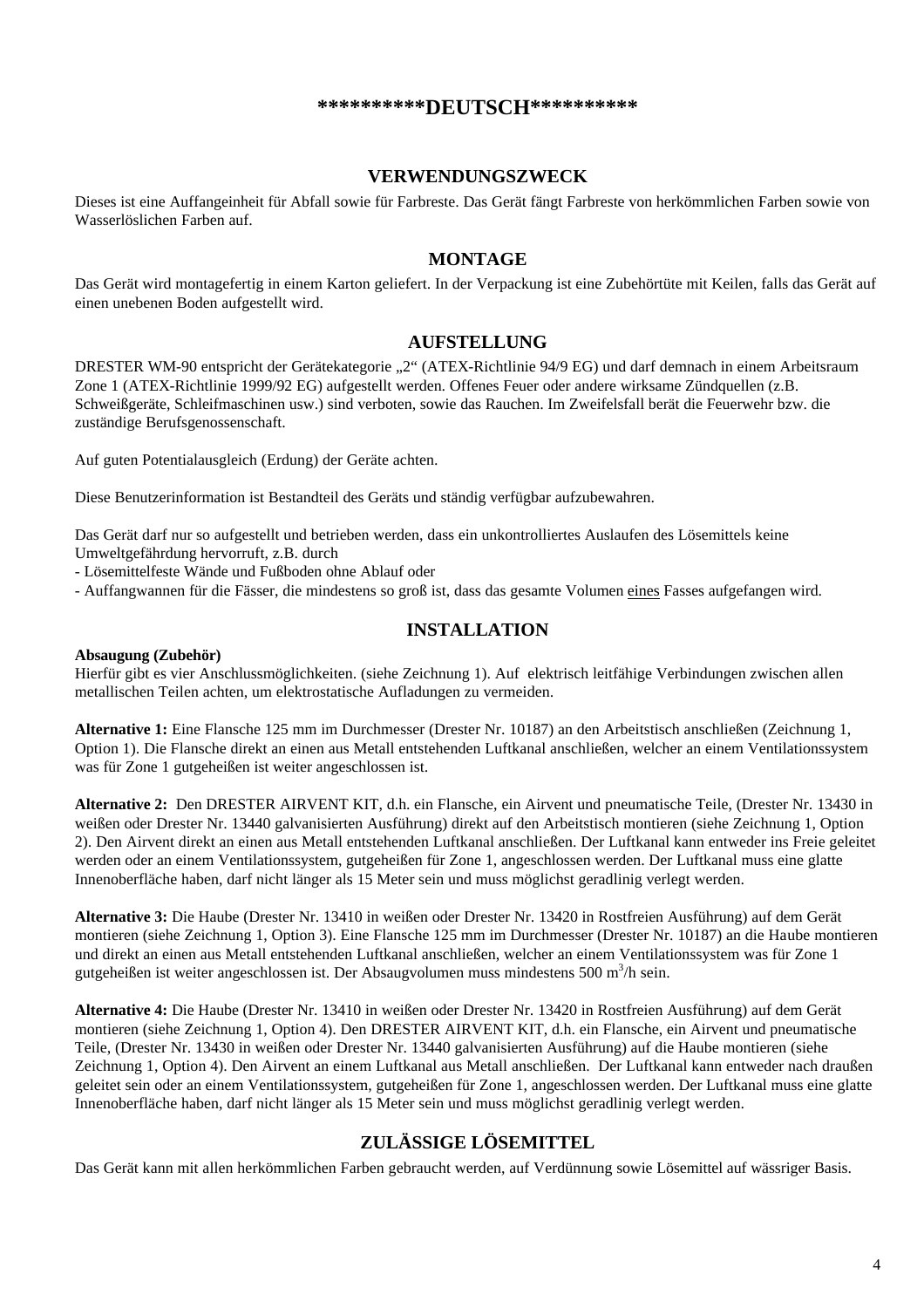#### **INBETRIEBNAHME**

#### **Auffangfässer**

Ein leeres Fass unter jedem Trichter setzen. Die Ablassschläuher in jedem Fass hineinführen, wenn nötig zu einer passenden Länge abkürzt.

#### **BETRIEB**

Haube öffnen, die Dose oder den Eimer umgekehrt in den Trichter tun. Haube zu machen, in ruhe lassen damit die Dose oder Eimer ganz auslaufen kann.

#### **SICHERHEITSINFORMATION**

Um die hohe Sicherheit des Gerätes zu erhalten, müssen folgende Punkte befolgt werden:

- Das Gerät muss laut Anweisung installiert werden
- Das Gerät muss bestimmungsgemäß betrieben werden
- Die Wartung des Gerätes muss laut Anweisung ausgeführt werden
- Es dürfen nur Originalersatzteile verwendet werden
- Diese Betriebsanleitung muss bei dem Gerät vorhanden sein.

Beim Hantieren von Farbbechern oder andere Teile die von Verdünnung noch feucht sind, immer Schutzhandschuhe benutzen, die gegen die verwendeten Lösemittel beständig sind.

Personen mit chronischen Atembeschwerden und allergischen Reaktionen gegen die verwendeten Lösemittel dürfen nicht an dem Gerät beschäftigt sein

Bei Verwendung brennbarer Lösemittel müssen 2 Handfeuerlöscher der Größe IV P12 im Aufstellungsraum vorhanden sein.

Bei Verwendung von Kunststofffässern sind diese zur Beseitigung eventueller statischer Aufladung im Bereich der Schlaucheinführungsöffnungen mit einem feuchten Lappen abzuwischen.

#### **WARTUNG**

#### **Bei Fasswechsel:**

- Ûberprüfen und wenn nötig, den Trichter sowie die Arbeitsfläche säubern oder austauschen. (Drester Nr.: 13490 und 13401)
- Den Ablass-Schlauch für Farbaufbau überprüfen und wenn nötig austauschen. (Drester Nr. 13370)

#### **GARANTIE**

Für DRESTER WM-90 übernimmt Hedson Technologies AB eine Garantie für fehlerhafte Teile laut "Warranty Terms for Hedson Technologies AB Nr. 7.2-8". Die Garantie erlischt bei unsachgemäßem Gebrauch sowie bei Fremdeinwirkungen und deckt keine Reparaturarbeiten. Bei Garantieansprüchen sind stets die Seriennummer und das Baujahr anzugeben. Diese Angaben befinden sich auf dem silbernen Fabrikschild des Geräts. Garantiebedingungen können in verschiedenen Ländern von einander abweichen. Auskunft erteilt der jeweilige Importeur.

#### **TECHNISCHE DATEN**

| Hersteller:                                                               | <b>HEDSON TECHNOLOGIES AB</b>                               |
|---------------------------------------------------------------------------|-------------------------------------------------------------|
|                                                                           | Hammarvägen 4                                               |
|                                                                           | SE-232 37 Arlöv                                             |
|                                                                           | Schweden                                                    |
|                                                                           | $\mathbf{R}$ +46 40 534 200                                 |
| Gerätetyp:                                                                | <b>DRESTER WM-90</b>                                        |
| Zulässige Lösemittel:                                                     | siehe Abschnitt "Zugelassene Lösemittel"                    |
| Druckluftanschluss bei Pneumatischer Ventilation: 7-12 Bar, 450 Liter/min |                                                             |
| Leergewicht:                                                              | $42 \text{ kg}$                                             |
| Hauptmaße:                                                                | Standardhöhe 1025mm, Höhe mit Haube 1470 mm, Breite 780 mm, |

Tiefe (am Boden) 570 mm

Durchmesser Absauganschluss: 125 mm

5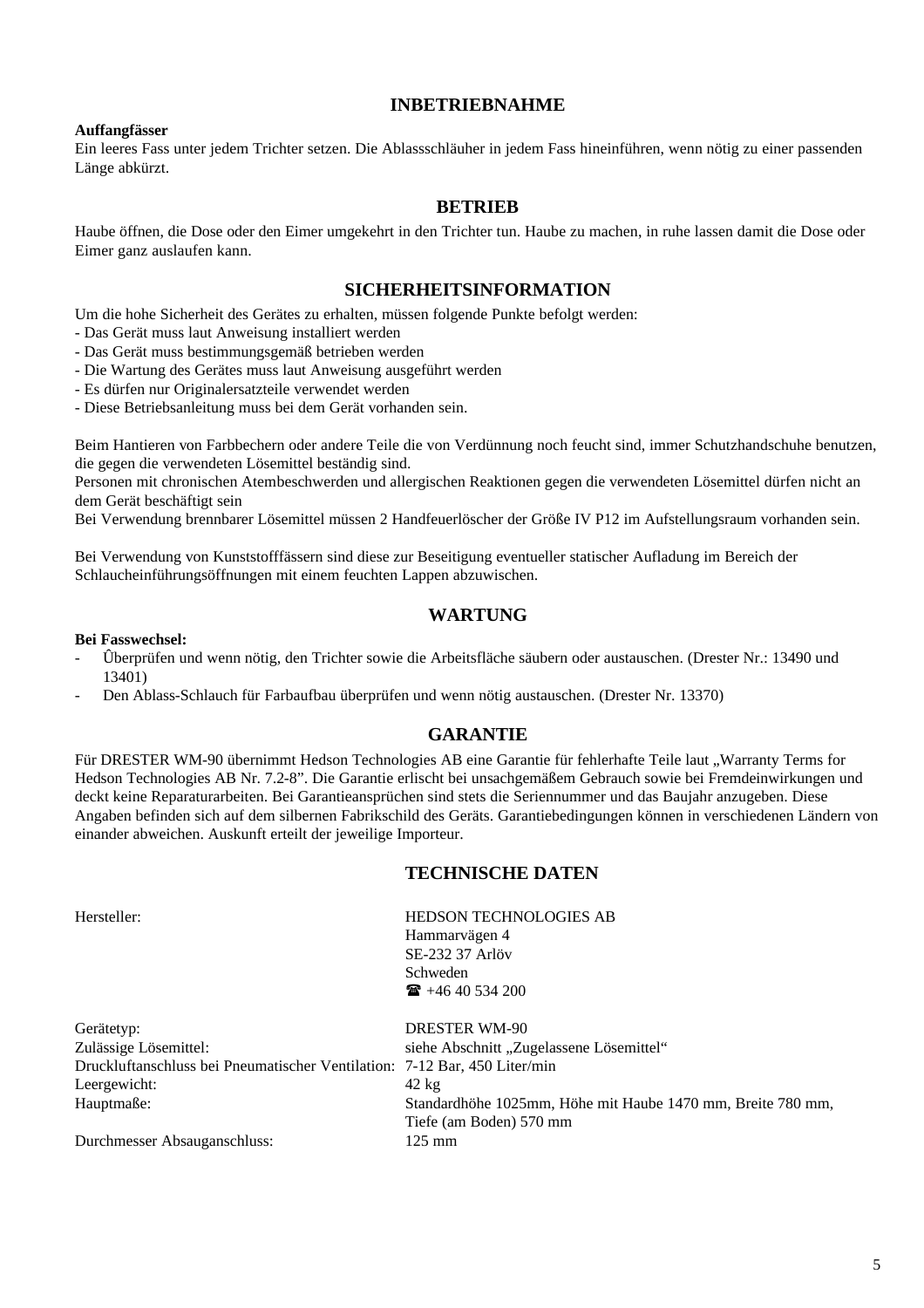#### **\*\*\*\*\*\*\*\*\*\*FRANÇAIS\*\*\*\*\*\*\*\*\*\***

#### **UTILISATION**

Cette machine est destinée à la collection de déchets et de résidus de peinture. Elle peut recueillir autant les résidus de peintures hydrodiluables que ceux des peintures conventionnelles. Cette unité est livrable en trois différentes versions:

- **Drester WM-90-1:** Cette unité fonctionne uniquement comme un collecteur de résidus de peinture. Elle possède deux collecteurs, l'un pour les peintures hydrodiluables et l'autre pour les peintures conventionnelles.
- **Drester WM-90-2:** Cette unité est destinée à la collection de déchets et de résidus de peinture avec un entonnoir et un support pour sac à déchets.
- **Drester WM-90-3:** Cette unité fonctionne uniquement comme collecteur de déchets avec deux supports pour sac à déchets.

#### **MONTAGE**

L'appareil est livré dans un carton, prêt au montage. Il est livré avec un sachet d'accessoires contenant des cales pouvant être utilisées si l'unité est placée sur un sol inégal.

#### **MISE EN PLACE**

La DRESTER WM-90 constitue un équipement de Catégorie 2 (réf. directives ATEX 94/9 EC) et peut par conséquent être placée dans un local de travail de la Zone 1 (réf. directives ATEX 1999/92 EC). Aucun équipement à flammes ouvertes ou appareil produisant des étincelles (p.ex. appareils à souder ou à poncer etc.) doit être utilisé dans le même local. Il est interdit de fumer. En cas de doutes, veuillez contacter le service local des pompiers.

S'assurer que l'unité ait une bonne mise à terre.

Ce manuel fait partie de l'équipement et doit toujours être accessible près de l'unité.

L'unité doit être installée de manière à ce que d'éventuelles fuites de solvant ne présentent aucun danger pour l'environnement. Elle doit être placée dans un local dont le sol et les murs peuvent retenir une fuite accidentelle de solvant, l'empêchant à se répandre dans le système d'écoulement des eaux.

#### **INSTALLATION**

#### **Extraction (en option)**

L'appareil a quatre possibilités d'extraction (voir ill. 1). Les différentes parties doivent toutes être raccordées de manière à ce qu'elles aient une mise à terre correcte.

Option 1: Raccorder une bride de 125 mm (Drester n<sup>o</sup> 10187) directement à la plateforme de travail (voir ill. 1, option 1). Connecter la bride directement à un tuyau métallique étant à son tour raccordé à un système de ventilation homologué pour la Zone 1 dans laquelle la Drester WM-90 est placée.

**Option 2:** Raccorder un DRESTER AIRVENT KIT, c'est-à-dire une bride, un Airvent et les parties pneumatiques (Drester n<sup>o</sup> 13430 en blanc ou Drester n<sup>o</sup> 13440 en exécution galvanisée) directement à la plateforme de travail (voir ill. 1, option 2). Raccorder l'Airvent à un tuyau métallique. Ce tuyau peut être conduit soit à l'extérieur soit être connecté à un système de ventilation homologué pour la Zone 1. Le tuyau d'aspiration doit avoir une surface intérieure lisse, ne pas excéder 15 mètres de long et être installé aussi droit que possible.

Option 3: Raccorder une hotte (Drester n<sup>o</sup> 13410 en blanc ou Drester n<sup>o</sup> 13420 en acier inoxydable) à l'unité (voir ill. 1, option 3). Monter une bride de 125 mm (Drester nº 10187) à la hotte et la raccorder directement à un tuyau métallique étant connecté à son tour à un système de ventilation homologué pour la Zone 1. Le volume d'extraction doit être d'au moins 500 m<sup>3</sup>/h.

Option 4: Raccorder une hotte (Drester n<sup>o</sup> 13410 en blanc ou Drester n<sup>o</sup> 13420 en acier inoxydable) à l'unité (voir ill. 1, option 4). Raccorder un DRESTER AIRVENT KIT, c'est-à-dire une bride, un Airvent et les parties pneumatiques (Drester n° 13430 en blanc ou Drester nº 13440 en exécution galvanisée) à la hotte (voir ill. 1, option 4). Raccoder l'Airvent à un tuyau métallique. Ce tuyau peut être conduit soit à l'extérieur soit être connecté à un système de ventilation homologué pour la Zone 1. Le tuyau d'aspiration doit avoir une surface intérieure lisse, ne pas excéder 15 mètres de long et être installé aussi droit que possible.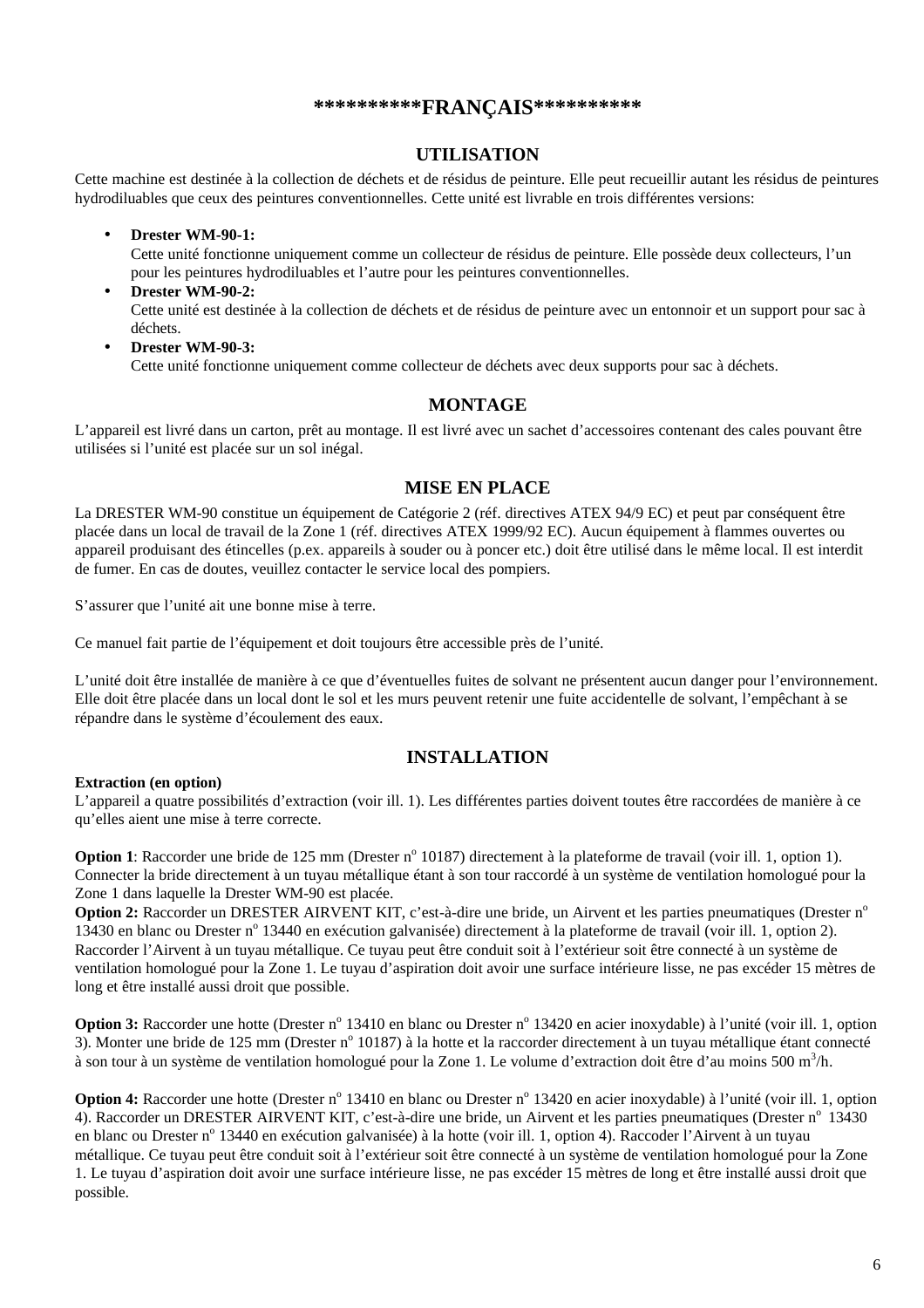#### **SOLVANTS AUTORISÉS**

*Seulement applicable à la Drester WM-90-1 et WM-90-2*

L'unité peut recueillir tout type de peinture, c'est-à-dire peintures conventionnelles ou peintures hydrodiluables.

#### **PRÉPARATION**

**Bidons de solvant:** *(Seulement applicable à la Drester WM-90-1 et Drester WM-90-2)* Placer un bidon vide sous chaque entonnoir. Introduire un tuyau de drainage dans le bidon et le raccourcir si nécessaire à la longueur voulue.

**Sac à déchets:** *(Seulement applicable à la Drester WM-90-2 et Drester WM-90-3)* Monter le sac à déchets sur le support et le placer sous le collecteur à déchets noir à l'intérieur de l'unité.

#### **MODE D'EMPLOI**

#### **Drester WM-90-1 et Drester WM-90-2**

Ouvrir le capot et placer le pot ou le bidon à l'envers dans l'entonnoir. Fermer le capot et laisser le bidon pour le drainage complet.

#### **Drester WM-90-2 et Drester WM-90-3**

Ouvrir le capot et mettre les déchets dans le sac à déchets. Afin de faciliter la manipulation du sac à déchets, remplacer le sac avant qu'il soit tout à fait plein.

### **PRESCRIPTIONS DE SÉCURITÉ**

Afin de maintenir le haut niveau de sécurité de la machine, les points suivants sont à observer:

- installer l'unité selon les prescriptions dans ce manuel
- utiliser l'unité selon les prescriptions dans ce manuel
- entretenir l'unité selon les prescriptions dans ce manuel
- utiliser uniquement des pièces détachées d'origine
- tenir ce manuel disponible et bien lisible près de l'unité.

Veuillez toujours porter des gants de protection résistant au solvants pour la manipulation des pots de peinture ou autres objets encore mouillés de solvant.

Des personnes allergiques aux solvants utilisés ou souffrant de troubles respiratoires chroniques ne doivent pas être occupées à cette station de travail.

Deux extincteurs doivent toujours se trouver à portée de main en cas d'utilisation de solvants inflammables.

Si des bidons en plastique sont utilisés, essuyer les ouvertures avec un chiffon humide afin d'éviter la formation d'électricité statique.

#### **ENTRETIEN**

**Lors du changement de bidon** (seulement applicable à la Drester WM-90-1 et WM-90-2)**:**

- Vérifier et si nécessaire nettoyer l'entonnoir et la plateforme de travail, alternativement remplacer l'entonnoir et la plateforme de travail (Drester nº 13490 et 13401)
- Vérifier le tuyau de drainage et si nécessaire le remplacer (Drester No. 13370).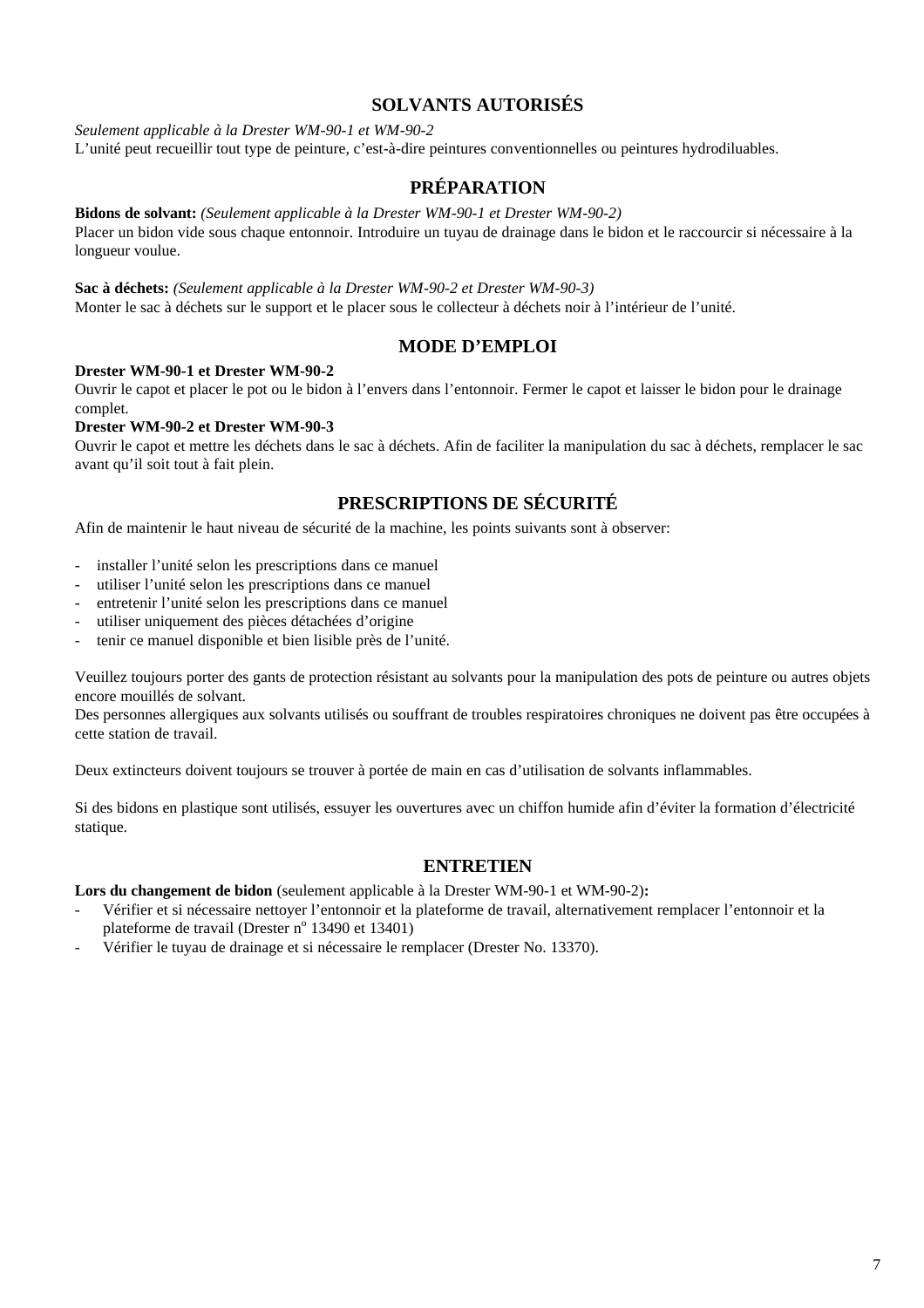#### **GARANTIE**

Hedson Technologies AB remplace tous les élements défectueux de la DRESTER WM-90 par des composants neufs conformément aux conditions énoncées sous "Warranty Terms for Hedson Technologies AB". Cette garantie s'applique uniquement en cas d'utilisation correcte de l'unité et ne couvre pas les réparations. En cas d'exigence de la garantie, veuillez toujours indiquer le numéro de série de l'unité et son année de fabrication. Ces indications se trouvent sur la plaquette argentée de l'unité. Les conditions de garantie peuvent quelque peu varier de pays en pays. Votre importateur peut vous fournir des informations complémentaires.

# **CARACTÉRISTIQUES TECHNIQUES**

| Fabricant:                         | <b>HEDSON TECHNOLOGIES AB</b>                                                                           |
|------------------------------------|---------------------------------------------------------------------------------------------------------|
|                                    | Hammarvägen 4                                                                                           |
|                                    | SE-232 37 Arlöv                                                                                         |
|                                    | Suède                                                                                                   |
|                                    | $\mathbf{R}$ +46-40-53 42 00                                                                            |
| Type d'appareil:                   | <b>DRESTER WM-90</b>                                                                                    |
| Solvants autorisés:                | voir chapitre "Solvants autorisés"                                                                      |
| Air comprimé nécessaire            |                                                                                                         |
| pour l'extraction:                 | $7-12$ bars, 450 $1/\text{min}$                                                                         |
| Poids:                             | $42 \text{ kg}$                                                                                         |
| Dimensions principales:            | Hauteur standard: 1025 mm, hauteur avec hotte: 1470 mm, largeur: 780 mm,<br>profondeur: 570 mm (au sol) |
| Diamètre de l'extracteur (option): | $125 \text{ mm}$                                                                                        |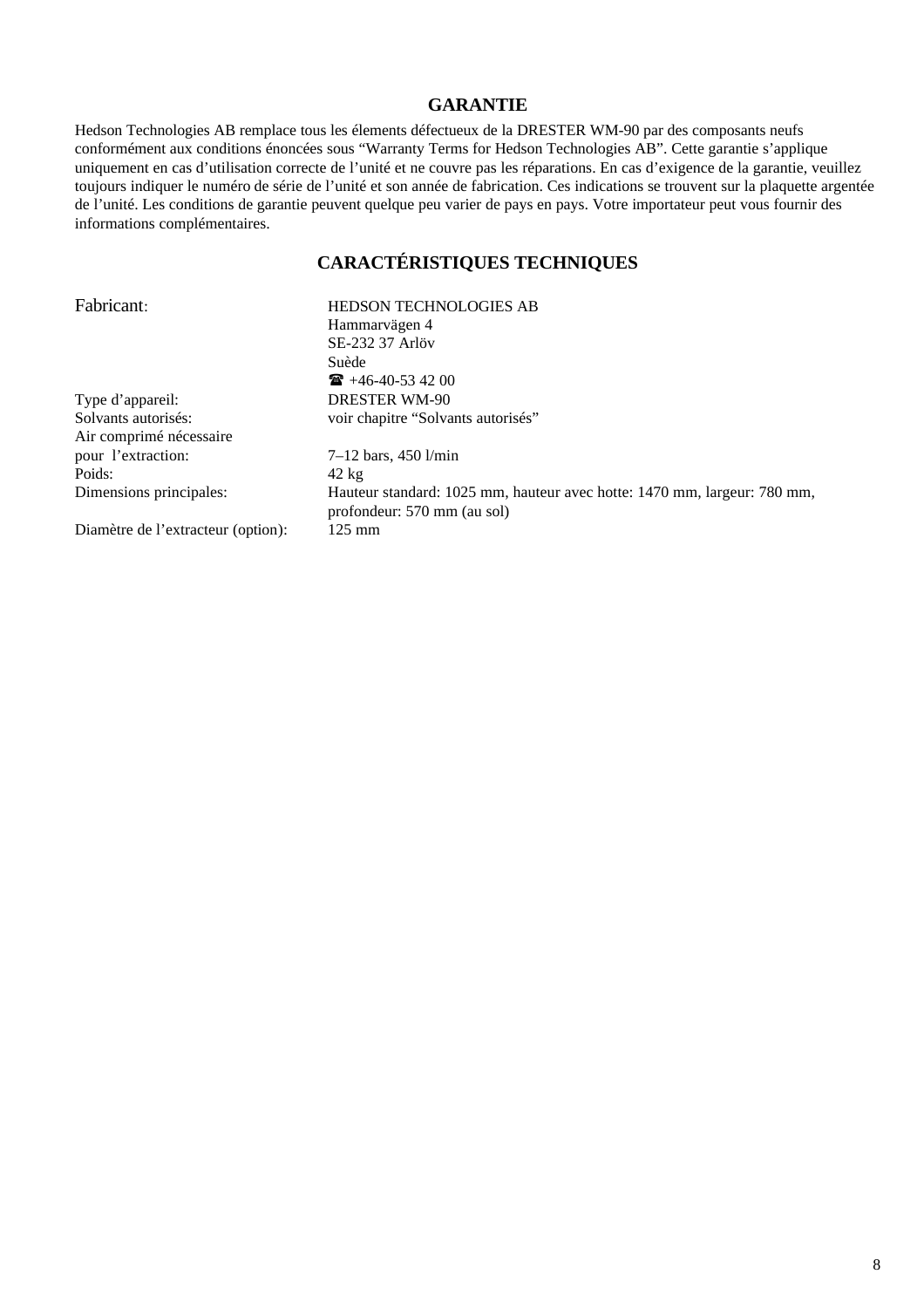#### **\*\*\*\*\*\*\*\*\*\*SVENSKA\*\*\*\*\*\*\*\*\*\***

### **ANVÄNDNINGSOMRÅDE**

Maskinen är avsedd för att fungera som sopstation och färguppsamlare. Maskinen kan användas för uppsamling av lösningsmedelsbaserad färg såväl som vattenbaserad färg. Maskinen finns i tre olika utförande:

- **Drester WM-90-1** Denna maskin fungerar som färguppsamlare. Den har två uppsamlingstrattar, en för lösningsmedelsbaserad färg och en för vattenbaserad färg.
- **Drester WM-90-2** Denna maskin fungerar både som färguppsamlare (se ovan) och som avfallsstation med ett stativ för soppåsar. • **Drester WM-90-3**

Denna maskin fungerar endast som avfallsstation och har två stycken stativ för soppåsar

#### **MONTERING**

Maskinen levereras monteringsfärdig i en kartong. Maskinen levereras med en tillbehörspåse innehållande plastkilar som kan användas som stöd om maskinen står på ett ojämnt underlag.

#### **PLACERING**

DRESTER WM-90 är utrustning Kategori 2 (ref. ATEX-direktiv 94/9 EG) och får följaktligen placeras i ett arbetsutrymme klassat som Zon 1 (ref. ATEX-direktiv 1999/92 EG). Öppen eld eller gnistbildande utrustning (t.ex. svetsaggregat och slipmaskiner) får inte förekomma. Rökning är heller inte tillåtet. Kontakta den lokala brandmyndigheten om tveksamhet råder.

Se till att maskinen jordas ordentligt.

Denna manual är en del av utrustningen och skall förvaras så att den alltid finns tillgänglig.

Maskinen måste placeras och användas så sätt, att ett eventuellt läckage av lösningsmedel inte utgör någon fara för miljön. Detta kan t.ex. ordnas genom att:

– Placera maskinen i ett utrymme, där t.ex. väggar och golv kan hålla volymen av ett läckande fat, eller

– Arrangera ett uppsamlingskärl under dunkarna med lösningsmedel, stort nog att hålla volymen av en läckande dunk.

#### **INSTALLATION**

#### **Ventilation (tillbehör)**

Det finns fyra olika sätt att arrangera maskinens ventilation på (se bild 1). Ventilationen skall anslutas på sådant sätt att metallisk kontakt (jordning) säkras mellan alla delar.

**Alternativ 1:** Montera en 125mm fläns (Drester nr.10187) direkt på arbetsbordet (bild 1, alternativ 1). Anslut flänsen direkt till ett ventilationsrör av metall. Detta ansluts i sin tur till ett ventilationssystem som är godkänt för den zon i vilken maskinen placeras.

**Alternativ 2:** Montera DRESTER AIRVENT KIT, dvs. fläns, ventilator och pneumatiska kopplingar, (Drester nr. 13430 vitt utförande eller 13440 galvaniserat utförande) direkt på arbetsbordet (bild 1, alternativ 2), och anslut ventilatorn till ett ventilationsrör av metall. Röret kan sedan ledas ut i det fria eller anslutas till ett ventilationssystem som är godkänt för Zon 1. Röret skall ha en slät inneryta, vara max 15 meter långt, och ledas så rakt som möjligt.

**Alternativ 3:** Montera en huv (Drester nr. 13410 i vitt utförande eller 13420 rostfritt utförande) på arbetsbordet. Montera en 125mm fläns (Drester nr.10187) på huven (bild 1, alternativ 3). Anslut flänsen direkt till ett ventilationsrör av metall. Detta ansluts i sin tur till ett ventilationssystem som är godkänt för Zon 1. Ventilationsvolymen måsta var minst 500 m $^3$ /h.

**Alternativ 4:** Montera en huv (Drester nr. 13410 i vitt utförande eller 13420 rostfritt utförande) på arbetsbordet. Montera DRESTER AIRVENT KIT, dvs. fläns, ventilator och pneumatiska kopplingar, (Drester nr. 13430 vitt utförande eller 13440 galvaniserat utförande) på huven (bild 1, alternativ 2), och anslut ventilatorn till ett ventilationsrör av metall. Röret kan sedan ledas ut i det fria eller anslutas till ett ventilationssystem som är godkänt för Zon 1. Röret skall ha en slät inneryta, vara max 15 meter långt, och ledas så rakt som möjligt.

## **TILLÅTNA LÖSNINGSMEDEL**

*Gäller endast Drester WM-90-1 och Drester WM-90-2* Maskinen kan användas med alla typer av färger, lösningsmedelsbaserade såväl som vattenbaserade.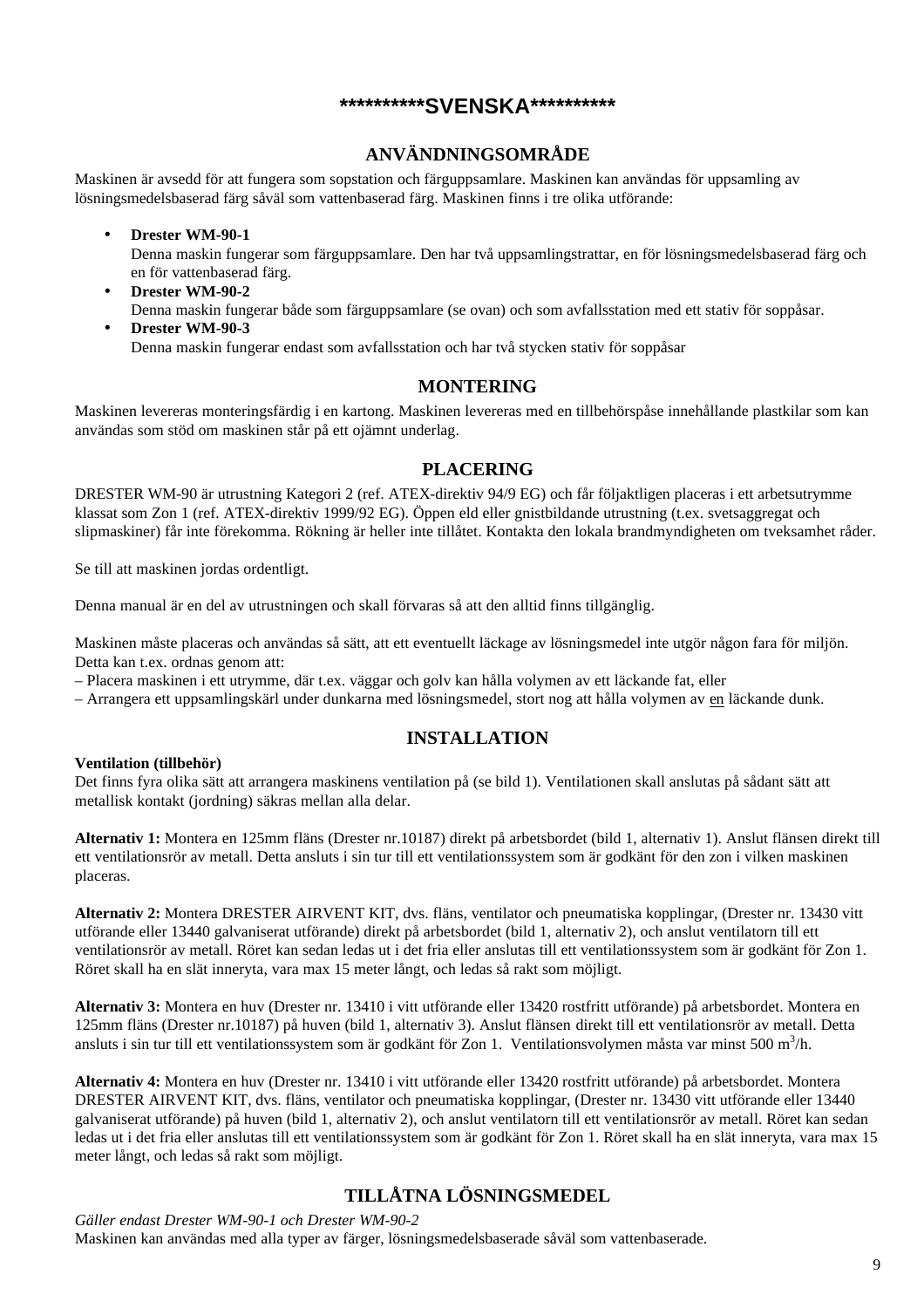#### **IDRIFTTAGANDE**

**Dunkar för färguppsamling (***Gäller endast Drester WM-90-1 och Drester WM-90-2)*

Placera en tom uppsamlingsdunk under varje tratt. Placera avloppsslangen i uppsamlingsdunken och klipp, om nödvändigt, avloppsslangen till lämplig längd.

**Avfallspåsar (***Gäller endast Drester WM-90-2 och Drester WM-90-3)*

Häng en soppåse på stativet och placera detta under den svarta uppsamlaren inuti enheten

#### **BRUKSANVISNING**

**Drester WM-90-1 och Drester WM-90-2**

Öppna luckan och ställ färgburken på gallret i tratten. Stäng luckan och låt all färg rinna ut. **Drester WM-90-2 and Drester WM-90-3**

Öppna locket på maskinen och kasta avfallet I lämplig avfallspåse. För att underlätta byte av påse bör påsen bytas innan den är helt full.

#### **SÄKERHETSINFORMATION**

För att upprätthålla maskinens höga säkerhet måste följande punkter följas:

- Maskinen måste installeras som denna manual föreskriver.
- Maskinen skall användas som denna manual föreskriver.
- Underhållet av maskinen måste utföras som denna manual föreskriver.
- Endast originalreservdelar får användas.
- Denna manual måste alltid finnas tillgänglig vid maskinen.

Använd skyddshandskar vid hantering av burkar eller andra föremål som är blöta med lösningsmedel. Personer med kroniska andningsbesvär och med allergiska reaktioner mot lösningsmedel får inte handha maskinen. När brännbart lösningsmedel används måste alltid två eldsläckare finnas tillhands i lokalen.

Vid användning av plastdunkar skall dessa torkas av med en fuktig trasa runt öppningarna för att undvika uppladdning av statisk elektricitet.

#### **SERVICE**

**Vid byte av dunkar (***Gäller endast Drester WM-90-1 och Drester WM-90-2)***:**

- Kontrollera och rengör vid behov tratten och arbetsbordet, alternativt kan tratten och arbetsbordet ersättas (Drester nr. 13490 och 13401)
- Kontrollera avloppsslangen och ersätt denna vid behov (Drester nr. 13370)

#### **GARANTI**

Hedson Technologies AB ersätter alla felaktiga delar på DRESTER WM-90 med nya, i enlighet med "Warranty Terms for Hedson Technologies AB Nr. 7.2-8". Garantin gäller endast om maskinen använts på föreskrivet sätt och omfattar ej reparationsarbete. Om garanti åberopas, skall maskinens serienummer och tillverkningsår alltid uppges. Dessa uppgifter finns på den silverfärgade märkskylten på maskinen. Garantivillkoren kan variera mellan olika länder. Importören kan ge upplysningar om detta.

#### **TEKNISKA DATA**

| Tillverkare:                                                            | HEDSON TECHNOLOGIES AB                                      |
|-------------------------------------------------------------------------|-------------------------------------------------------------|
|                                                                         | Hammarvägen 4                                               |
|                                                                         | 232 37 Arlöv                                                |
|                                                                         | $\bullet$ 040-53 42 00                                      |
| Maskintyp:                                                              | <b>DRESTER WM-90</b>                                        |
| Tillåtna lösningsmedel:                                                 | Se avsnittet "Tillåtna lösningsmedel"                       |
| Tryckluftanslutning vid pneumatisk ventilation: 7-12 bar, 450 liter/min |                                                             |
| Vikt:                                                                   | $42 \text{ kg}$                                             |
| Huvudmått:                                                              | Standard höjd 1025 mm, Höjd inkl huv 1470 mm, Bredd 780 mm, |
|                                                                         | Djup (vid golvet) 570 mm                                    |
| Utsugets diameter:                                                      | $125 \text{ mm}$                                            |